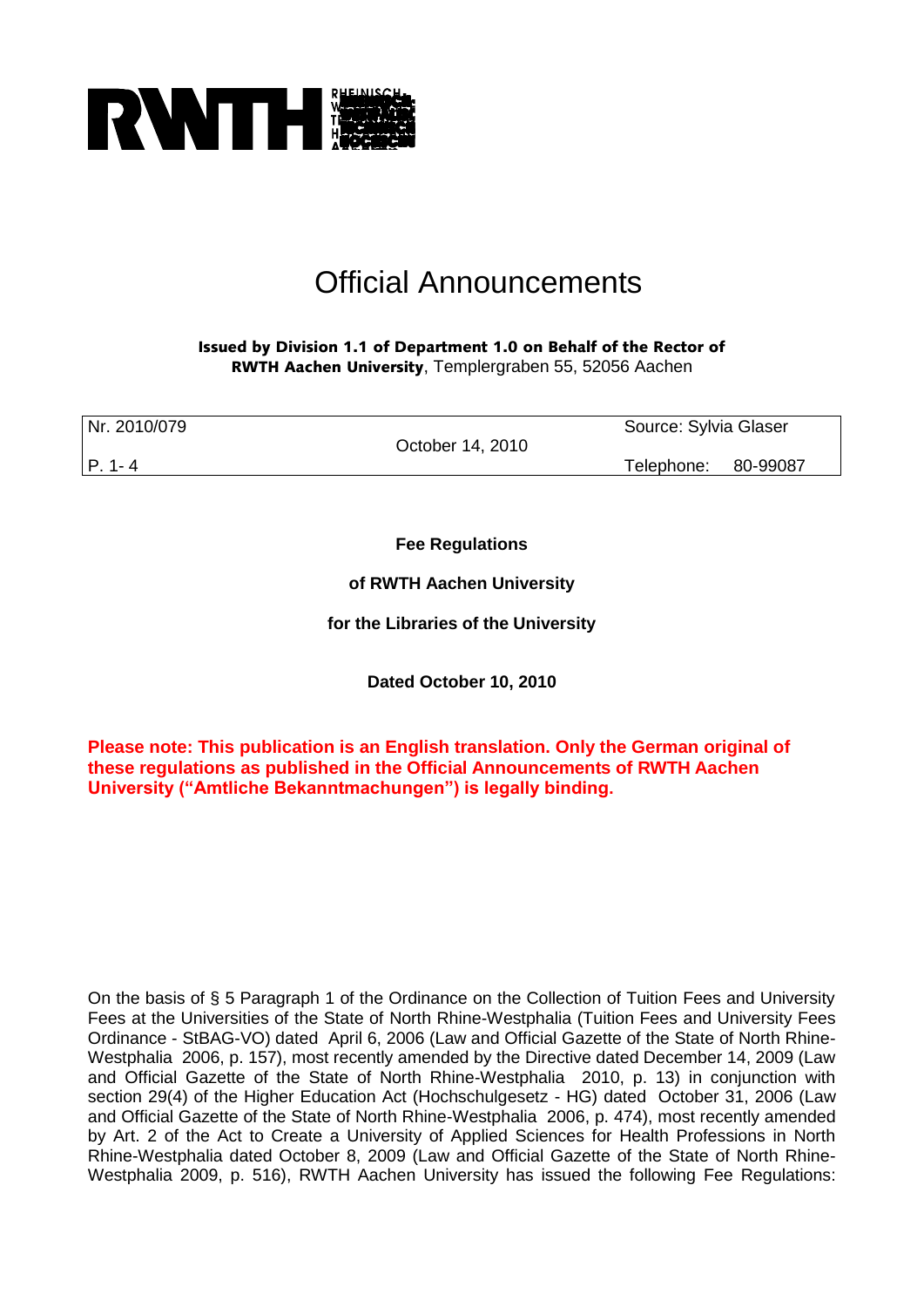#### **§ 1 Principles**

- (1) These fee regulations apply to the Central University Library as well as to the faculty libraries and libraries of the institutes. Information on the use of the libraries is regulated in the respective library regulations.
- (2) The use of the libraries is fundamentally free of charge.
- (3) Special services of the libraries as well as exceeding the loan periods are subject to charges.
- (4) The loan periods are announced in the respective library regulations or by posting or publication on the libraries' websites.

**§ 2 Library Card**

- (1) If library regulations provide for the issue of a library card, this card is free of charge.
- (2) A fee of 10 euros is charged for the replacement of a lost or damaged library card.

## **§ 3 Loan Period Exceeded**

(1) A fee will be charged if the loan period is exceeded. This fee is due when the loan period is exceeded and amounts to the following per library item

| • if the loan period is exceeded by up to 10 calendar days:   | 2 euros.  |
|---------------------------------------------------------------|-----------|
| • if the loan period is exceeded by up to 20 calendar days:   | 5 euros.  |
| • if the loan period is exceeded by up to 30 calendar days:   | 10 euros, |
| • if the loan period is exceeded after the 31st calendar day: | 20 euros. |

- (2) If the library items library items are not returned on time within the framework of a short-term loan, the fee per borrowed item and calendar day is 2 euros.
- (3) If the loan period is exceeded by more than 40 calendar days or, in the case of short-term loans, by more than 10 calendar days, the libraries may make a replacement purchase at the borrower's expense. In addition to the fee referred to in paragraph 1, an administrative fee of 25 euros shall be payable.
- (4) Paragraphs 1 to 3 shall apply accordingly to other items and equipment that are made available on a temporary basis.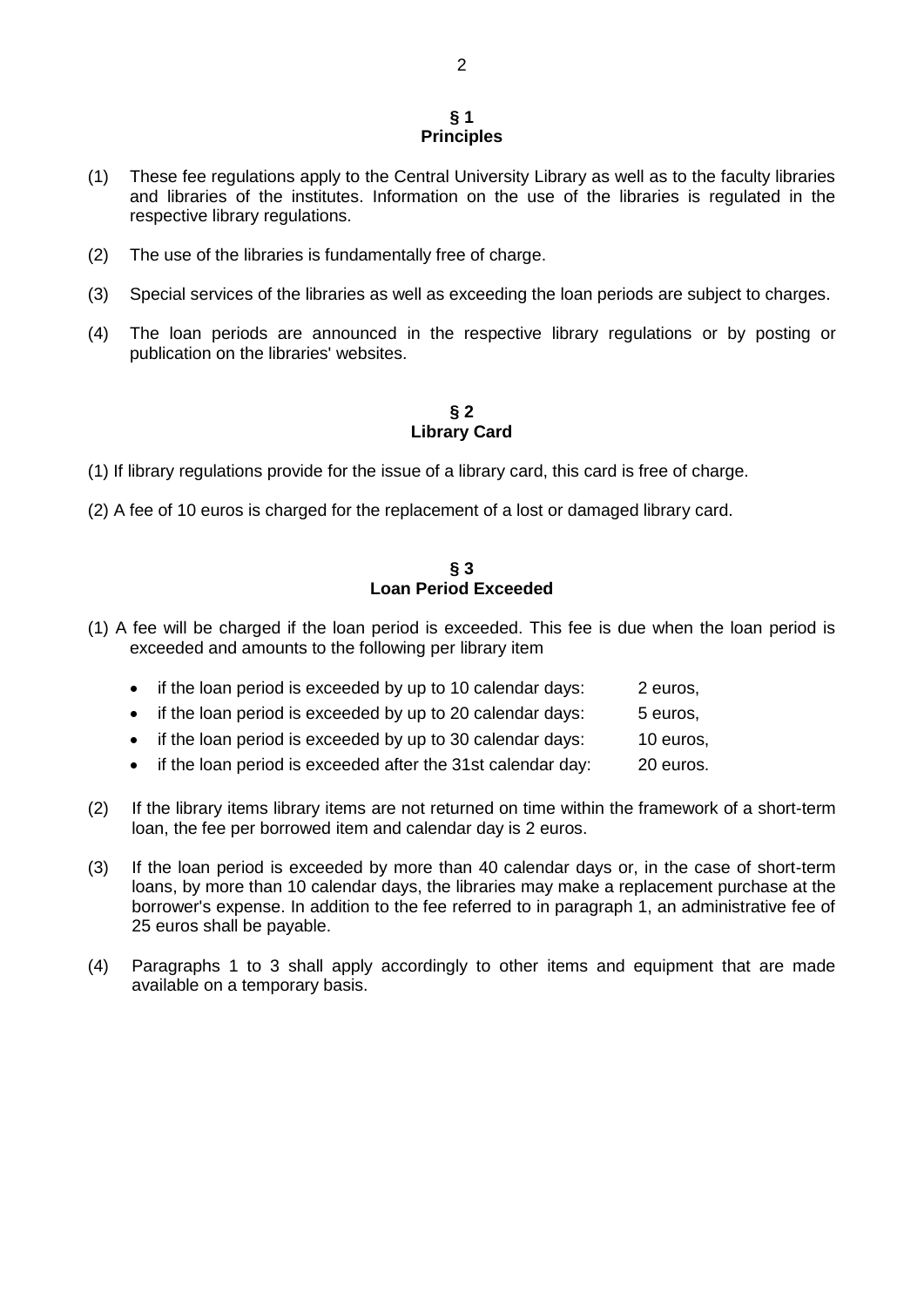#### **§ 4 Damage, Non-Return**

- (1) If an item is partially or completely damaged and § 3 para. 3 does not apply, an administrative fee of 25 euros is due in addition to the compensation for damages.
- (2) If an item or parts of an item are not returned and if  $\S$  3 para. 3 does not apply, an administrative fee of 25 euros is due in addition to the compensation for damages.
- (3) Paragraphs 1 and 2 shall apply accordingly to other items and equipment that are made available on a temporary basis.

#### **§ 5 Inter-library Loan**

A flat-rate fee is charged for the ordering of media within the framework of an inter-library loan. The amount of the loan is governed by the provisions of the Regulations on Loan Circulation in the Federal Republic of Germany (Leihverkehrsordnung) and the supplementary regulations of the State of North Rhine-Westphalia.

### **§ 6 Written Information**

- (1) For written information, including the research required for this purpose, 13 euros shall be charged for each quarter of an hour or part thereof of the working time spent. The necessary expenses are also to be reimbursed to the libraries.
- (2) The charging of fees pursuant to paragraph 1 may be waived if the work serves scientific or regional historical purposes with the aim of publication and is not in predominantly personal or commercial interest.

## **§ 7 Other Services**

Special services (e.g. making copies and reproductions) are subject to a charge. The costs are determined by the management of the respective library and announced by notice board or on the website.

# **§ 8 Expenses**

Expenses incurred by the libraries are to be reimbursed.

## **§ 9 Due Date**

The fees are due when the obligation to pay the fees arises.